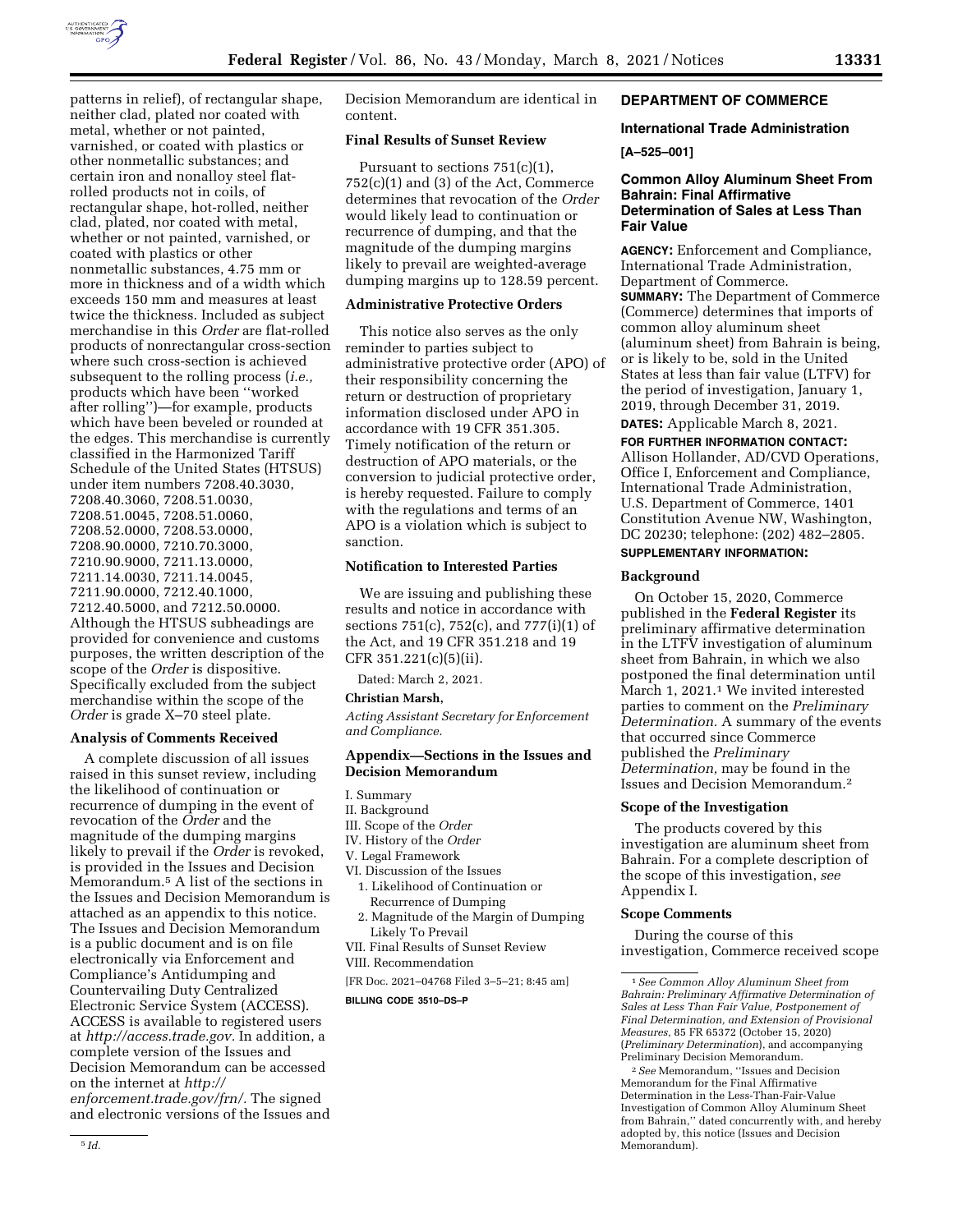comments from interested parties. Commerce issued a Preliminary Scope Decision Memorandum to address these comments.3 We received comments from interested parties on the Preliminary Scope Decision Memorandum, which we address in the Final Scope Decision Memorandum.4 Commerce is not modifying the scope language as it appeared in the *Preliminary Determination. See*  Appendix I for the final scope of the investigation.

#### **Analysis of Comments Received**

All issues raised in the case and rebuttal briefs that were submitted by parties in this investigation are addressed in the Issues and Decision Memorandum. A list of the issues addressed in the Issues and Decision Memorandum is attached to this notice at Appendix II. The Issues and Decision Memorandum is a public document and is on file electronically via Enforcement and Compliance's Antidumping and Countervailing Duty Centralized Electronic Service System (ACCESS). ACCESS is available to registered users at *[https://access.trade.gov.](https://access.trade.gov)* In addition, a complete version of the Issues and Decision Memorandum can be accessed directly at *[http://enforcement.trade.gov/](http://enforcement.trade.gov/frn)  [frn.](http://enforcement.trade.gov/frn)* 

#### **Verification**

Commerce was unable to conduct onsite verification of the information relied upon in making its final determination in this investigation. However, we took additional steps in lieu of on-site verification to verify the information relied upon in making this final determination, in accordance with section 782(i) of the Tariff Act of 1930, as amended (the Act).5

### **Changes Since the Preliminary Determination**

Based on our analysis of the comments received, we made certain changes to the margin calculations. For

4*See* Memorandum, ''Common Alloy Aluminum Sheet from Bahrain, Brazil, Croatia, Egypt, Germany, Greece, India, Indonesia, Italy, Korea, Oman, Romania, Serbia, Slovenia, South Africa, Spain, Taiwan, and Turkey: Scope Comments Final Decision Memorandum,'' dated concurrently with, and hereby adopted by, this notice (Final Scope Decision Memorandum).

5*See* Commerce's Letter, ''In Lieu of Verification Supplemental,'' dated January 4, 2021; s*ee also*  Impol's Letter, ''Response to In Lieu of Verification Questionnaire,'' dated January 12, 2021.

a discussion of these changes, *see* the ''Changes from the Preliminary Determination'' section of the Issues and Decision Memorandum.

### **All-Others Rate**

Section  $735(c)(5)(A)$  of the Act provides that the estimated weightedaverage dumping margin for all other producers and exporters not individually investigated shall be equal to the weighted average of the estimated weighted-average dumping margins established for exporters and producers individually investigated excluding rates that are zero, *de minimis,* or determined entirely under section 776 of the Act. Commerce calculated an individual estimated weighted-average dumping margin for Gulf Aluminium Rolling Mill B.S.C. (GARMCO), the only individually examined exporter/ producer in this investigation. Because the only individually calculated dumping margin is not zero, *de minimis,* or based entirely on facts otherwise available, the estimated weighted-average dumping margin calculated for GARMCO is the margin assigned to all other producers and exporters, pursuant to section  $735(c)(5)(A)$  of the Act.

#### **Final Determination**

The final estimated weighted-average dumping margins are as follows:

| Exporter/producer                                            | Estimated<br>weighted-<br>average<br>dumping<br>margin<br>(percent) |
|--------------------------------------------------------------|---------------------------------------------------------------------|
| Gulf Aluminium Rolling Mill<br>B.S.C. (GARMCO)<br>All Others | 4.83<br>4.83                                                        |

#### **Disclosure**

Commerce intends to disclose its calculations and analysis performed to interested parties in this final determination within five days of any public announcement or, if there is no public announcement, within five days of the date of publication of this notice in accordance with 19 CFR 351.224(b).

### **Continuation of Suspension of Liquidation**

In accordance with section 735(c)(1)(B) of the Act, Commerce will instruct U.S. Customs and Border Protection (CBP) to continue to suspend liquidation of all appropriate entries of subject merchandise, as described in Appendix I of this notice, entered, or withdrawn from warehouse, for consumption on or after October 15, 2020, the date of publication of

*Preliminary Determination* in the **Federal Register**.

Pursuant to section 735(c)(1)(B)(ii) of the Act and 19 CFR 351.210(d), we will instruct CBP to require a cash deposit for such entries of merchandise equal to the estimated weighted-average dumping margin as follows: (1) The cash deposit rate for the respondent listed above will be equal to the respondent-specific estimated weightedaverage dumping margin determined in this final determination; (2) if the exporter is not a respondent identified above but the producer is, then the cash deposit rate will be equal to the respondent-specific estimated weightedaverage dumping margin established for that producer of the subject merchandise; and (3) the cash deposit rate for all other producers and exporters will be equal to the all-others estimated weighted-average dumping margin. These suspension-of-liquidation instructions will remain in effect until further notice.

While Commerce normally adjusts cash deposits for estimated antidumping duties by the amount of export subsidies countervailed in a companion countervailing duty (CVD) proceeding when CVD provisional measures are in effect, we have not adjusted the cash deposit rates listed above because Commerce found no countervailable export subsidies in the final determination of the companion CVD investigation.6

## **International Trade Commission Notification**

In accordance with section 735(d) of the Act, we will notify the International Trade Commission (ITC) of the final affirmative determination of sales at LTFV. Because Commerce's final determination is affirmative, in accordance with section 735(b)(2) of the Act, the ITC will make its final determination as to whether the domestic industry in the United States is materially injured, or threatened with material injury, by reason of imports or sales (or the likelihood of sales) for importation of aluminum sheet no later than 45 days after this final determination. If the ITC determines that such injury does not exist, this proceeding will be terminated, and all cash deposits posted will be refunded and suspension of liquidation will be lifted. If the ITC determines that such injury does exist, Commerce will issue an AD order directing CBP to assess,

<sup>3</sup>*See* Memorandum, ''Common Alloy Aluminum Sheet from Bahrain, Brazil, Croatia, Egypt, Germany, Greece, India, Indonesia, Italy, Republic of Korea, Oman, Romania, Serbia, Slovenia, South Africa, Spain, Taiwan, and Turkey: Scope Comments Decision Memorandum for the Preliminary Determinations,'' dated October 6, 2020 (Preliminary Scope Decision Memorandum).

<sup>6</sup>*See* the Final Affirmative Countervailing Duty Determination of Common Alloy Aluminum Sheet from Bahrain and accompanying Issues and Decision Memorandum dated concurrently with this final determination.